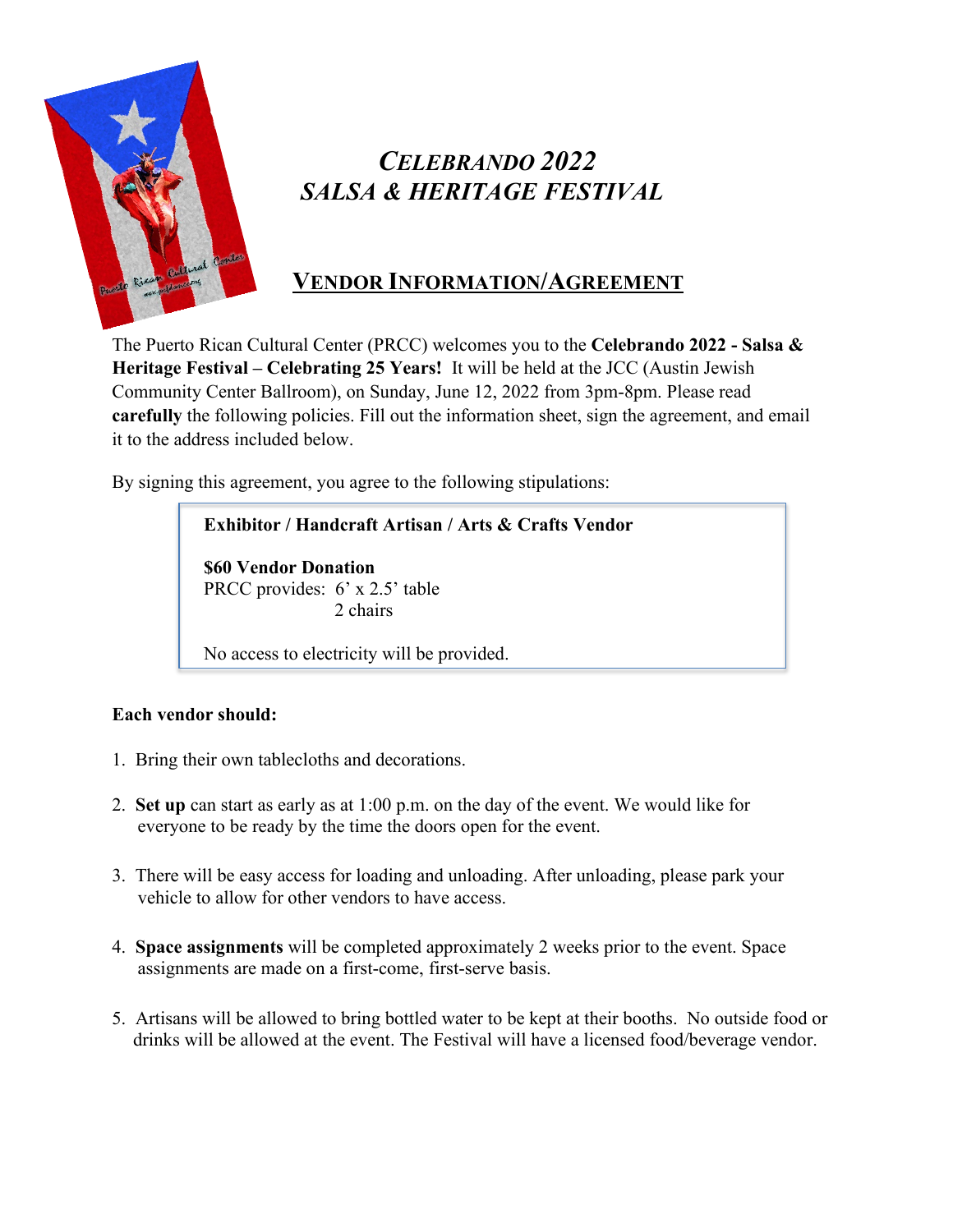- 6. Keep your area clean and presentable at all times. Event will end at 8:00 p.m., so please be packed and ready as soon as possible after this time. Area must be cleaned, and all trash will need to be taken out.
- 7. All other furnished equipment must be left as found when you leave the event.
- 8. **The deadline to submit applications for a space is Saturday, April 30, 2022**. Please contact Dr. Tekina-eirú Maynard by email  $(dance@prfdance.org)$  if you have any questions.
- 9. All vendor fees must be paid with either a) check, money order or cashier's check or b) by paypal to payments@prfdance.org. **Payment must be received no later than Sunday, May 15, 2022.** To guarantee a good spot, apply early.

10. Only two persons will be allowed free entrance to the Festival in order to setup the artisan table. If there are other persons with the artisan's group, they will have to pay the entrance fee.

**Liability Waiver and Release**: I hereby assume all responsibility for, and risks and hazards of, participating in the rental activity planned by my group or my person. PRCC is only providing permission to use the space requested. I, and my group, do hereby release PRCC of any and all claims, demands, rights, and causes of action of whatever kind and nature, arising from participating in the rental activity planned by PRCC.

**Termination of contract**: The vendor may terminate this contract at any time for any reason by giving notice in writing (email) to PRCC, at least thirty (30) days prior to the event (May 12, 2022). If cancellation is requested after May 12, 2022, PRCC will refund the vendor \$25, and the balance will be retained as a donation to the organization. If for any reason this event is cancelled, vendors' donation will be refunded in its entirety.

Payments: send through paypal to: [payments@prfdance.org](mailto:payments@prfdance.org)

Or write a check payable to / mail to: Puerto Rican Folkloric Dance, Inc 15228 Quiet Pond Ct Austin, TX 78728

**Application**: E-mail application to [dance@prfdance.org](mailto:dance@prfdance.org) or mail to the address above.

**Disclaimer:** Vendors are not allowed to set-up at the Jewish Community Center without approved application and full payment for the space, and without checking in with a PRCC representative on event day.